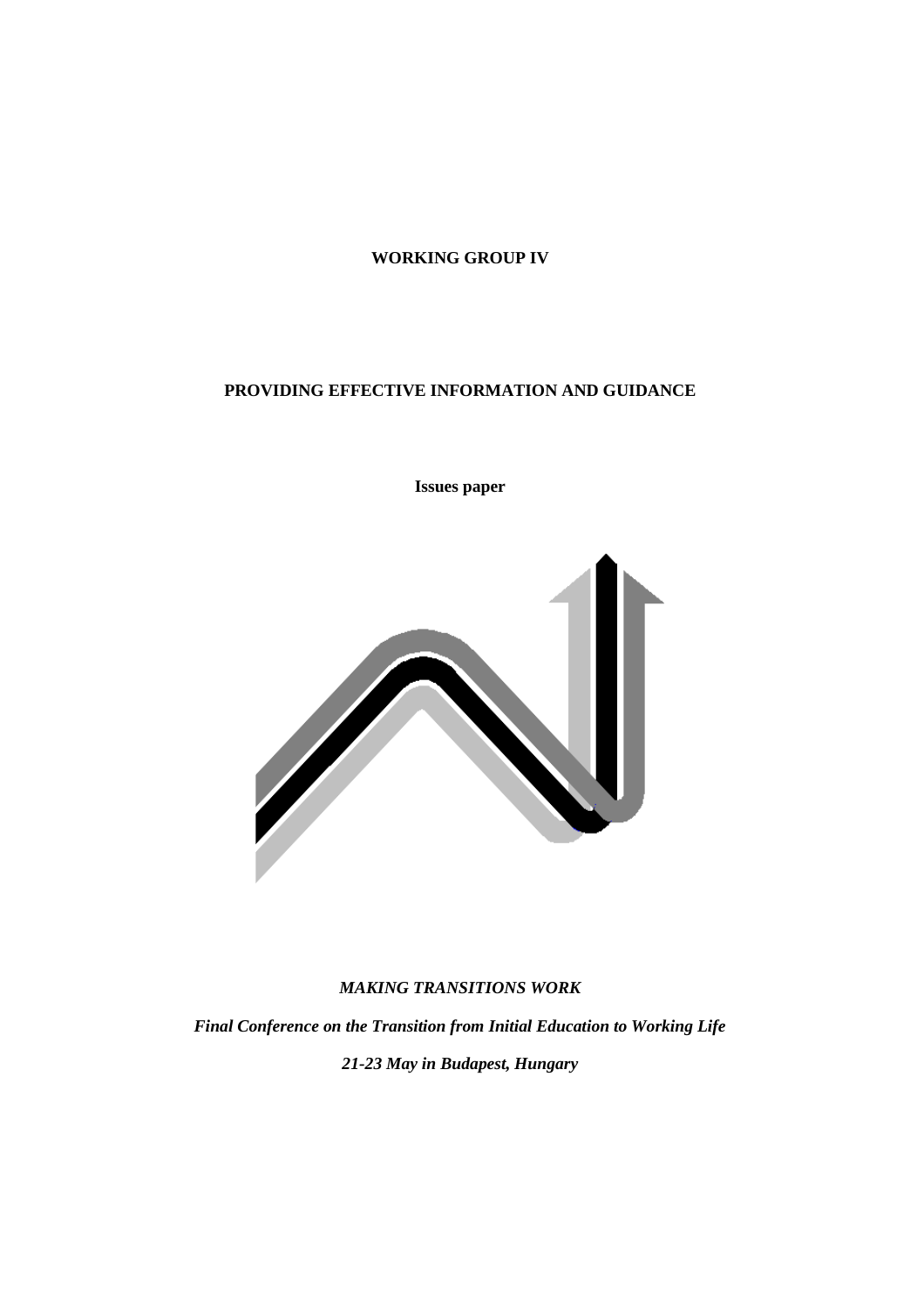### **Key challenge #1: Widening access to information and guidance services**

## *Introduction*

Good information and guidance during the transition phase become more important as education and training pathways become more varied and more flexible, and as occupational requirements change and tend to become less clearly defined. As young people face both more choices and increasingly complex choices, the tasks of information and guidance providers become increasingly demanding, both at the upper secondary level and within tertiary education, and the target group for these services becomes wider. In addition, information and guidance services are increasingly being called upon to assist those young people who are at risk of getting lost in the process of transition from school to work: those who have left school early without achieving a qualification for work or further study; those who are unemployed; and those who are on welfare benefits. For these young people information and guidance services are increasingly being integrated with labour market and social benefit services. Rather than specialised services for the few, career information and guidance need to be seen as essential transition services for all: important for the efficient functioning of complex education systems and labour markets as well as for the satisfaction of the individual young person's needs.

Information and guidance services must provide accurate information on future educational options; develop young people's understanding and realistic knowledge of the world of work; and assist them to make satisfying job choices. Some young people can make confident educational and job choices with little assistance, but others need more intensive and often individual assistance. Some young people also require assistance with study and personal difficulties during the transition phase in order to benefit from career guidance and information services, and others need help in the process of job search. These tasks further complicate the demands made upon information and guidance services, raising difficult questions about the organisation and delivery of information and guidance, about roles and responsibilities, and about qualifications and training.

Nevertheless setting policy frameworks for and resourcing information and guidance services is often a low priority of central governments. Where decisions on educational resourcing are decentralised and resources are tight, individual schools often place a higher priority upon direct teaching than upon information and guidance. Staff are often given too little time to meet all of the demands upon them. Where a priority is allocated to information and guidance, it can be within a narrow area of young people's transition needs: for example within public employment offices rather than within educational institutions.

#### *Issues for discussion*

- − What have countries undertaken, or what do they plan to undertake, in order to improve access to career information and guidance services for all young people? In which countries is career education a compulsory element of the curriculum? Do central policies exist on staffing levels for information and guidance personnel in schools and other educational institutions? What provision is made for information and guidance services within national public employment services?
- Within national policies for information and guidance, which groups of young people receive the most attention and the best services?
- Have information and guidance been made essential elements of national policies to meet the needs of those at risk in the transition: both those at risk of leaving school early; and those who have left school and not found a secure place in work or further study?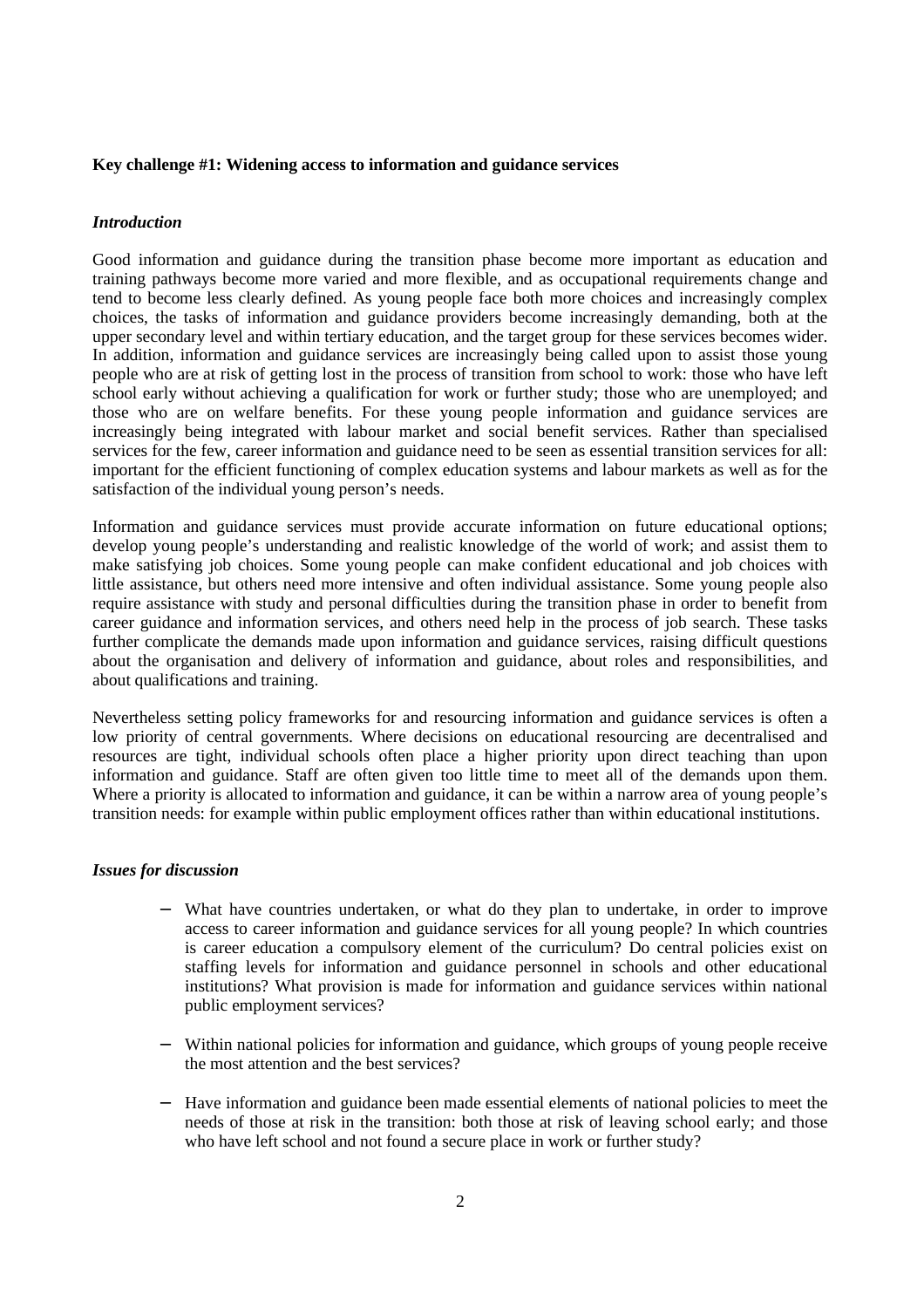## **Key challenge #2: Providing quality services**

### *Introduction*

No country appears to have been able to develop fully satisfactory provision of information and guidance services for all young people, despite the many examples of good practice that can be found across countries, and despite the seriousness with which information and guidance services are treated in a small number of countries. Part of the reason is a failure to allocate a high priority to the development and provision of career information and guidance services. Part of it is due to a failure to provide an appropriate balance of services, able to meet the full range of needs. The following are some of the problems highlighted by the Thematic Review:

- The training provided to information and guidance personnel is often brief and limited. Full pre-service qualifications are often neither available to nor required of information and guidance personnel, and in-service opportunities to update knowledge and skills are often limited.
- − Where the guidance function is well resourced, greater emphasis is often given to educational and personal guidance than to information and guidance for career choice.
- − Often those aiming for tertiary study receive a higher priority and more detailed services than those bound directly for jobs.
- − Career information and guidance are often peripheral to schools' main educational purposes, are often not clearly integrated into the curriculum, and are often not supported by quality curriculum materials.
- − The information available to young people about the career choices that they face can be limited, out of date, in formats that are not appealing, and difficult to gain access to. It is not always easy for young people to relate this information to what they know about their talents, achievements and interests.
- Services provided within schools and tertiary institutions are often not well integrated with services provided by labour market authorities. The role of the private sector in providing an increasing range and variety of information and guidance materials in print and electronic forms is often not well integrated with the role of the public sector.

#### *Issues for discussion*

- What qualifications are required of information and guidance personnel? Need all be fully "professional"? Is there a role for people such as normal classroom teachers or employment office staff without special training?
- − What have countries undertaken, or what do they plan to undertake, in order to improve the training and qualifications of guidance personnel?
- − How do information and guidance policy frameworks help to tailor services to differing individual needs? How are those in need of more intensive individual help identified? How are specialised services such as educational counselling and job placement integrated with careers guidance?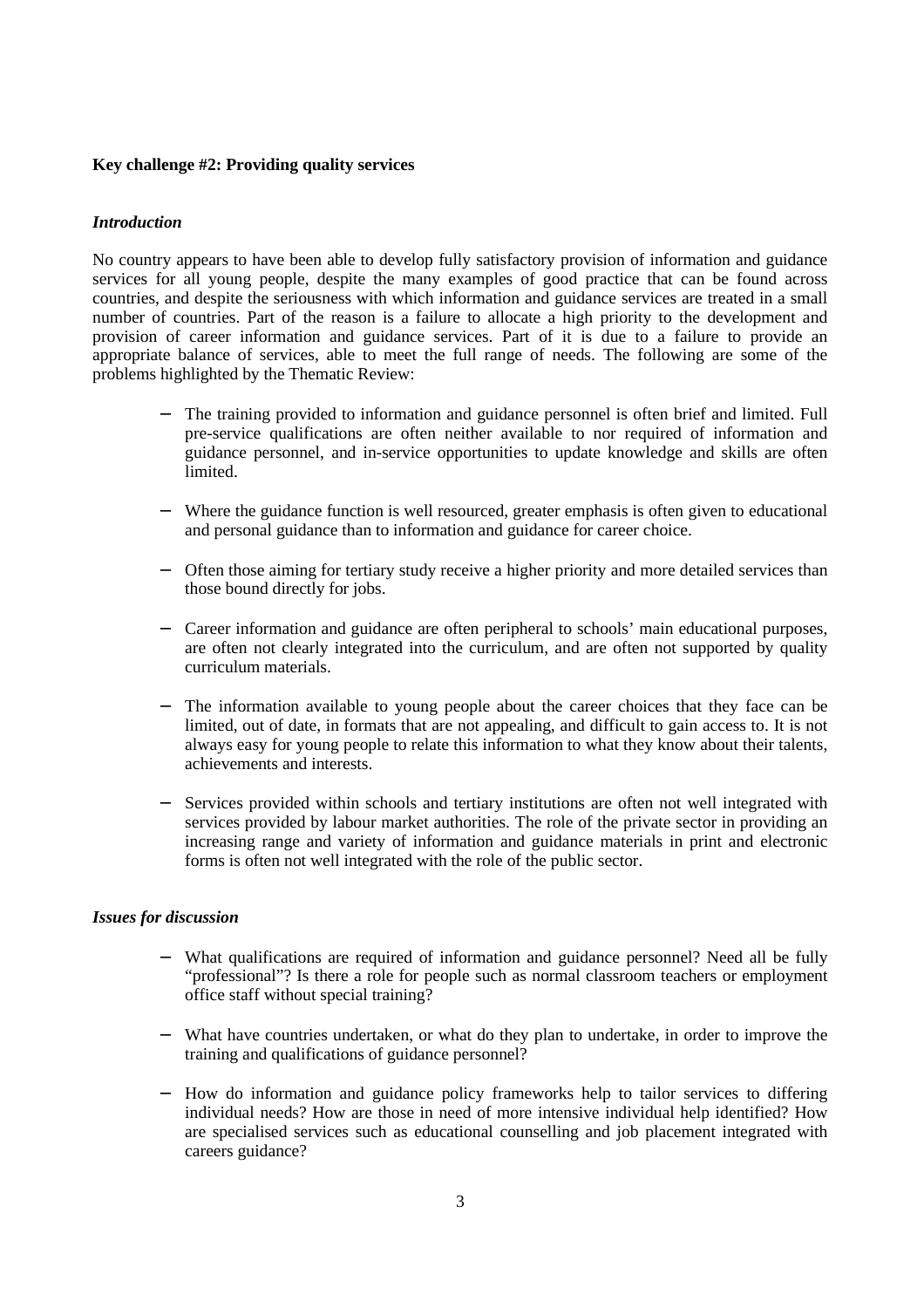- − How can an appropriate balance be assured in the provision of information and guidance services, so that the needs of the job-bound receive as much attention as the needs of those bound for tertiary study?
- − How can an appropriate balance be assured, in the provision of information and guidance services, between information and guidance directed at career choice, and counselling for personal and educational problems?

## **Key challenge #3: Making quality services affordable**

#### *Introduction*

Whatever the qualifications and training of the personnel involved, information and guidance services have traditionally been provided in one of two principal ways: by classroom teachers during normal lesson time; and through one-to-one, face-to-face assistance. The classroom model allows a wide range of young people to gain access to services that can provide a generalised form of orientation and assistance, but by itself cannot provide more individualised assistance to those who need it. The face-to-face model allows more intensive individual assistance, but can be very costly as a way of providing high quality assistance to large numbers, as well as wasteful if provided to many for whom less intensive assistance is sufficient. Both delivery models need to find cost-efficient ways to provide information, about both courses and jobs, that is up-to-date and relevant to young people's needs.

Guidance personnel have available to them a range of methods to both make information and guidance more cost-effective, and to allow it to meet a wider range of needs. Both classroom-based and face-to-face guidance personnel have normally had available to them a range of print, and increasingly electronic (both CD-ROM and on-line), information about courses and jobs. More and more examples exist of computerised job and course information systems that allow young people to undertake a self-analysis of their aptitudes and interests, and to integrate this with information about appropriate jobs and courses. Other methods used to raise quality, tailor services to needs and reduce costs include careers fairs, periods of work experience and job shadowing, small group rather than individual guidance, student projects, and the involvement of community members such as employers and alumni in careers programmes.

The Thematic Review has suggested that high quality and yet affordable information and guidance services should be built around a number of key elements. Among these are:

- The availability in several formats -- electronic as well as print-based -- of high quality information on education and training pathways, jobs and working life, produced by specialist organisations;
- − The use by students of self-directed techniques of personal assessment and job and course exploration;
- − The inclusion of mandatory career education and orientation in the school curriculum;
- − Opportunities for all students to undertake periods of experience in real work settings; and
- Systematic and organised involvement of community members such as employers, trade unions, alumni and parents.